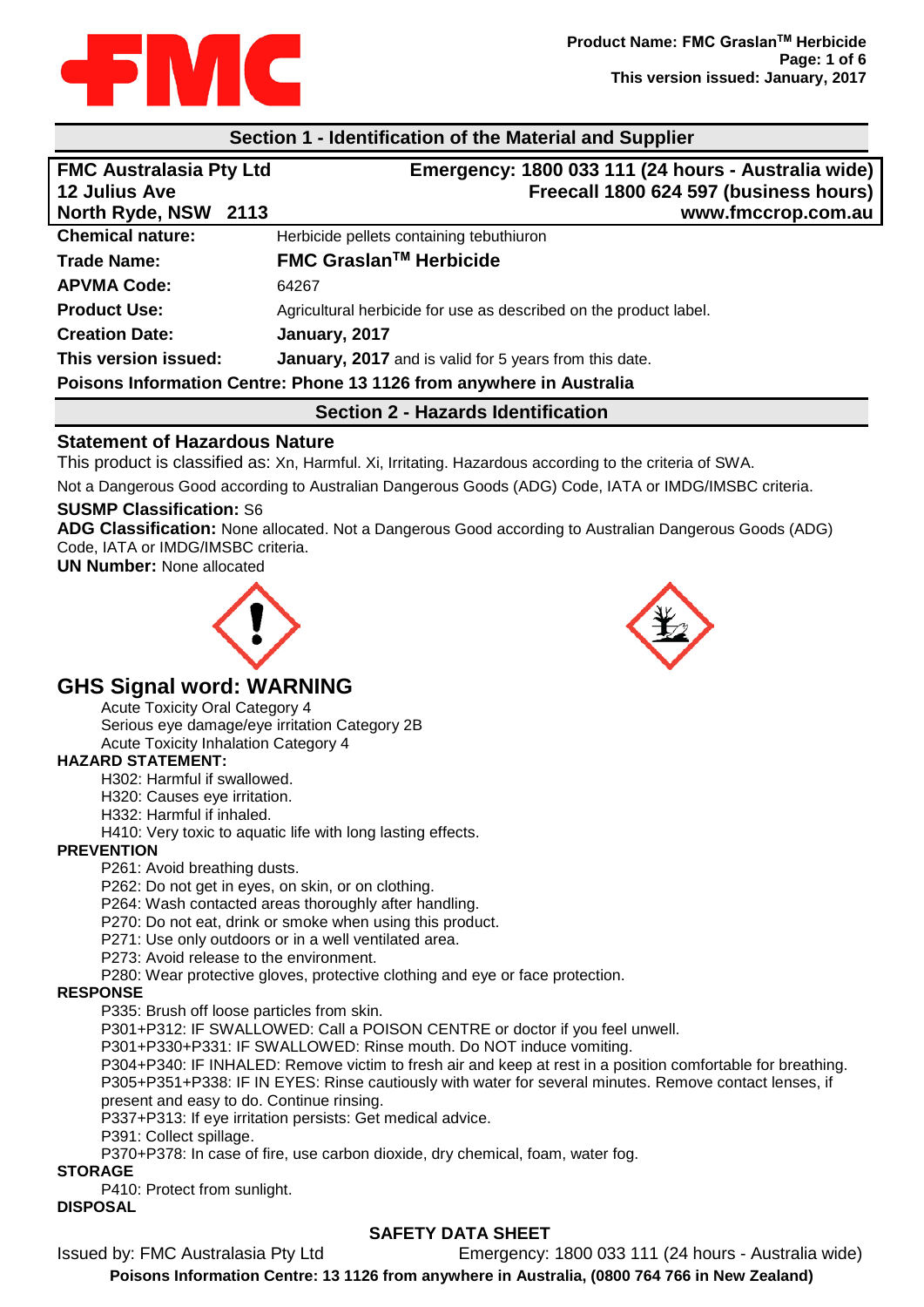

P501: Dispose of contents and containers as specified on the registered label.

## **Emergency Overview**

#### **Physical Description & Colour**: Off-white pellets.

#### **Odour:** Negligible odour.

**Major Health Hazards:** Tebuthiuron has moderate to low toxicity in experimental animals when ingested and by skin exposure. Tebuthiuron did not induce sensitization or allergic reactions when tested on the skin of guinea pigs. Application to the eyes of rabbits produced short-term conjunctivitis, inflammation of the lining of the eye, but no irritation to other eye parts, the cornea, or the iris. The inhalation by animals of 3.7mg/L technical Tebuthiuron for 4 hours did not cause toxicity. Harmful by inhalation and if swallowed, eye irritant.

#### **Section 3 - Composition/Information on Ingredients**

| Ingredients                     | <b>CAS No</b> | Conc, g/kg | TWA (mg/m <sup>3</sup> ) STEL (mg/m <sup>3</sup> ) |         |
|---------------------------------|---------------|------------|----------------------------------------------------|---------|
| Tebuthiuron                     | 34014-18-1    | -200       | not set                                            | not set |
| Other non hazardous ingredients | secret        | to 1 ka    | not set                                            | not set |
| _____                           |               |            |                                                    |         |

This is a commercial product whose exact ratio of components may vary slightly. Minor quantities of other non hazardous ingredients are also possible.

The SWA TWA exposure value is the average airborne concentration of a particular substance when calculated over a normal 8 hour working day for a 5 day working week. The STEL (Short Term Exposure Limit) is an exposure value that may be equalled (but should not be exceeded) for no longer than 15 minutes and should not be repeated more than 4 times per day. There should be at least 60 minutes between successive exposures at the STEL. The term "peak "is used when the TWA limit, because of the rapid action of the substance, should never be exceeded, even briefly.

#### **Section 4 - First Aid Measures**

#### **General Information:**

You should call The Poisons Information Centre if you feel that you may have been poisoned, burned or irritated by this product. The number is 13 1126 from anywhere in Australia (0800 764 766 in New Zealand) and is available at all times. Have this SDS with you when you call.

**Inhalation:** If symptoms of poisoning become evident, contact a Poisons Information Centre, or call a doctor at once. Remove source of contamination or move victim to fresh air. If breathing is difficult, oxygen may be beneficial if administered by trained personnel, preferably on a doctor's advice. DO NOT allow victim to move about unnecessarily. Symptoms of pulmonary oedema can be delayed up to 48 hours after exposure.

**Skin Contact:** Gently brush away excess particles. Wash gently and thoroughly with water (use non-abrasive soap if necessary) for 5 minutes or until chemical is removed.

**Eye Contact:** Quickly and gently brush particles from eyes. Immediately flush the contaminated eye(s) with lukewarm, gently flowing water for 15 minutes or until the product is removed, while holding the eyelid(s) open. Take care not to rinse contaminated water into the unaffected eye or onto the face. Obtain medical attention immediately. Take special care if exposed person is wearing contact lenses.

**Ingestion:** If swallowed, do NOT induce vomiting. Wash mouth with water and contact a Poisons Information Centre, or call a doctor.

## **Section 5 - Fire Fighting Measures**

**Fire and Explosion Hazards**: The major hazard in fires is usually inhalation of heated and toxic or oxygen deficient (or both), fire gases. There is no risk of an explosion from this product under normal circumstances if it is involved in a fire.

Fire decomposition products from this product may be toxic if inhaled. Take appropriate protective measures. **Extinguishing Media:** In case of fire, use carbon dioxide, dry chemical, foam or water fog.

**Fire Fighting:** When fighting fires involving significant quantities of this product, wear a splash suit complete with self contained breathing apparatus.

| <b>Flash point:</b>              | No data  |
|----------------------------------|----------|
| <b>Upper Flammability Limit:</b> | No data. |
| <b>Lower Flammability Limit:</b> | No data. |
| <b>Autoignition temperature:</b> | No data. |
| <b>Flammability Class:</b>       | No data. |

#### **Section 6 - Accidental Release Measures**

**Accidental release:** In the event of a major spill, prevent spillage from entering drains or water courses. Wear full protective clothing including eye/face protection. All skin areas should be covered. See below under Personal

# Issued by: FMC Australasia Pty Ltd Emergency: 1800 033 111 (24 hours - Australia wide) **Poisons Information Centre: 13 1126 from anywhere in Australia, (0800 764 766 in New Zealand)**

#### **SAFETY DATA SHEET**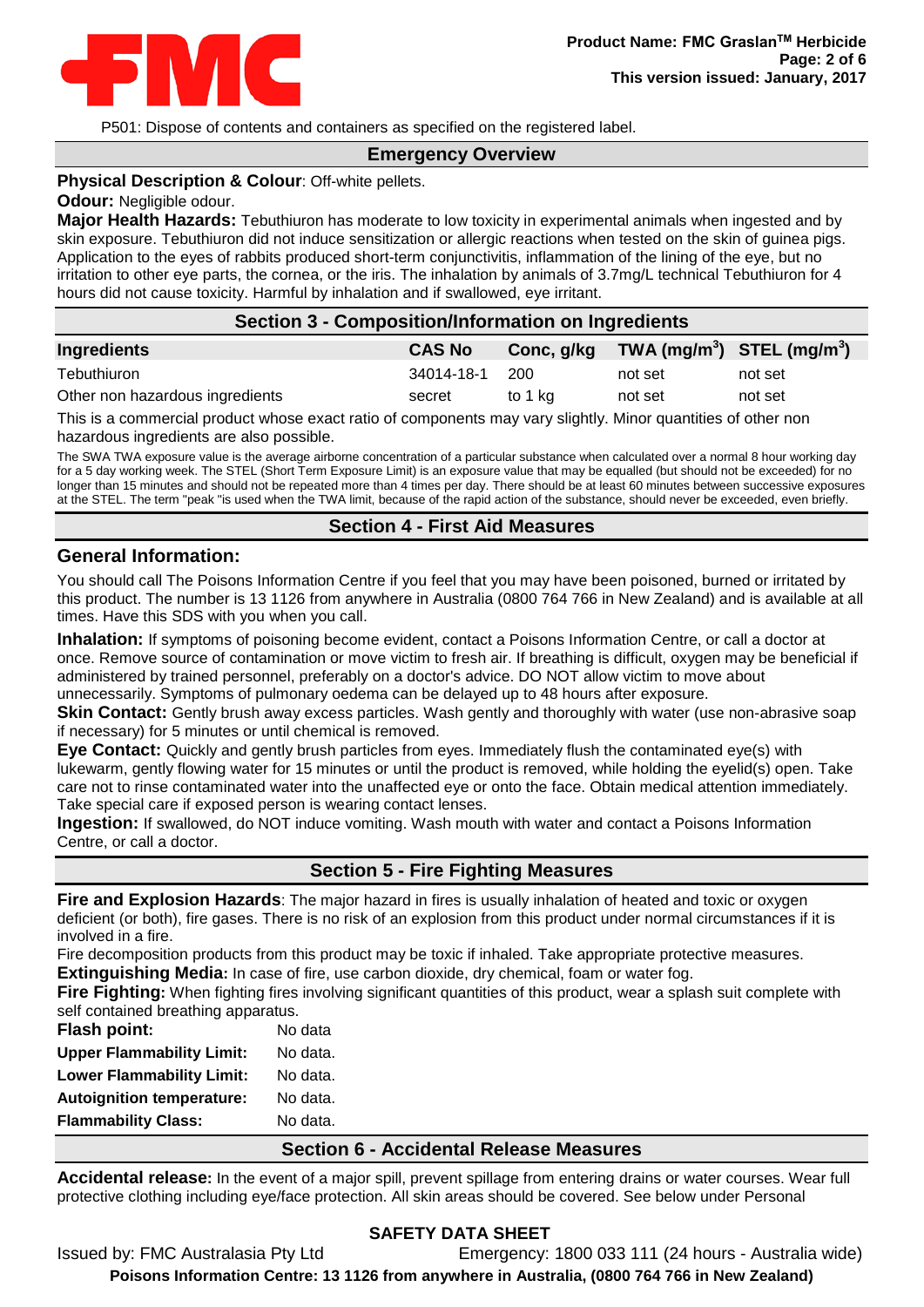

Protection regarding Australian Standards relating to personal protective equipment. Suitable materials for protective clothing include rubber and PVC. Eye/face protective equipment should comprise, as a minimum, protective glasses and, preferably, goggles. If there is a significant chance that dusts are likely to build up in cleanup area, we recommend that you use a suitable dust mask.

Stop leak if safe to do so, and contain spill. Sweep up and shovel or collect recoverable product into labelled containers for recycling or salvage, and dispose of promptly. Consider vacuuming if appropriate. Recycle containers wherever possible after careful cleaning. Refer to product label for specific instructions. After spills, wash area preventing runoff from entering drains. If a significant quantity of material enters drains, advise emergency services. Full details regarding disposal of used containers, spillage and unused material may be found on the label. If there is any conflict between this SDS and the label, instructions on the label prevail. Ensure legality of disposal by consulting regulations prior to disposal. Thoroughly launder protective clothing before storage or re-use. Advise laundry of nature of contamination when sending contaminated clothing to laundry.

## **Section 7 - Handling and Storage**

**Handling:** Keep exposure to this product to a minimum, and minimise the quantities kept in work areas. Check Section 8 of this SDS for details of personal protective measures, and make sure that those measures are followed. The measures detailed below under "Storage" should be followed during handling in order to minimise risks to persons using the product in the workplace. Also, avoid contact or contamination of product with incompatible materials listed in Section 10.

**Storage:** This product is a Scheduled Poison. Observe all relevant regulations regarding sale, transport and storage of this schedule of poison. Protect this product from light. Store in the closed original container in a dry, cool, wellventilated area out of direct sunlight. Make sure that the product does not come into contact with substances listed under "Incompatibilities" in Section 10. Check packaging - there may be further storage instructions on the label.

# **Section 8 - Exposure Controls and Personal Protection**

The following Australian Standards will provide general advice regarding safety clothing and equipment:

Respiratory equipment: **AS/NZS 1715**, Protective Gloves: **AS 2161**, Occupational Protective Clothing: AS/NZS 4501 set 2008, Industrial Eye Protection: **AS1336** and **AS/NZS 1337**, Occupational Protective Footwear: **AS/NZS2210**. Exposure limits have not been established by SWA for any of the significant ingredients in this product.

The ADI for Tebuthiuron is set at 0.07mg/kg/day. The corresponding NOEL is set at 7mg/kg/day. ADI means Acceptable Daily Intake; NOEL means No-observable-effect-level. Data from Australian ADI List, June 2014.

No special equipment is usually needed when occasionally handling small quantities. The following instructions are for bulk handling or where regular exposure in an occupational setting occurs without proper containment systems.

**Ventilation:** This product should only be used in a well ventilated area. If natural ventilation is inadequate, use of a fan is suggested.

**Eye Protection:** Protective glasses or goggles should be worn when this product is being used. Failure to protect your eyes may cause them harm. Emergency eye wash facilities are also recommended in an area close to where this product is being used.

**Skin Protection:** You should avoid contact even with mild skin irritants. Therefore you should wear suitable impervious elbow-length gloves and facial protection when handling this product. See below for suitable material types.

**Protective Material Types:** We suggest that protective clothing be made from the following materials: rubber, PVC.

**Respirator:** If there is a significant chance that dusts are likely to build up in the area where this product is being used, we recommend that you use a suitable dust mask.

Eyebaths or eyewash stations and safety deluge showers should, if practical, be provided near to where this product is being handled commercially.

## **Section 9 - Physical and Chemical Properties:**

| Physical Description & colour: Off-white pellets. |                                                 |
|---------------------------------------------------|-------------------------------------------------|
| Odour:                                            | Negligible odour.                               |
| <b>Boiling Point:</b>                             | Not available.                                  |
| <b>Freezing/Melting Point:</b>                    | No specific data. Solid at normal temperatures. |
| <b>Volatiles:</b>                                 | No specific data. Expected to be low at 100°C.  |
| <b>Vapour Pressure:</b>                           | Negligible at ambient temperatures.             |
| <b>Vapour Density:</b>                            | Not applicable.                                 |
| <b>Specific Gravity:</b>                          | No data.                                        |
| <b>Water Solubility:</b>                          | Dispersible.                                    |

## **SAFETY DATA SHEET**

Issued by: FMC Australasia Pty Ltd Emergency: 1800 033 111 (24 hours - Australia wide) **Poisons Information Centre: 13 1126 from anywhere in Australia, (0800 764 766 in New Zealand)**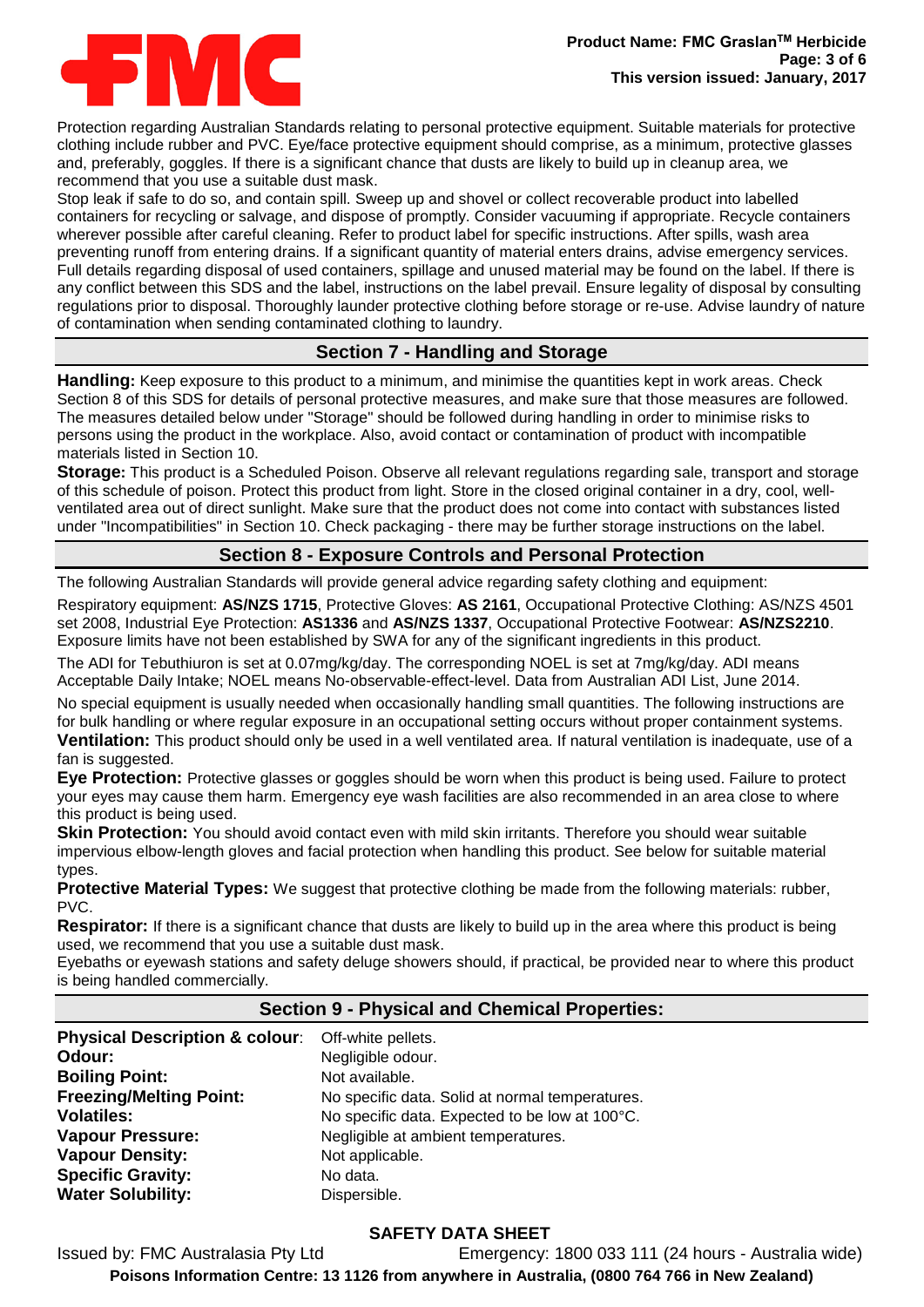

| pH:                                  |  |
|--------------------------------------|--|
| <b>Volatility:</b>                   |  |
| <b>Odour Threshold:</b>              |  |
| <b>Evaporation Rate:</b>             |  |
| <b>Coeff Oil/water Distribution:</b> |  |
| <b>Viscosity:</b>                    |  |
| <b>Autoignition temp:</b>            |  |

No data. No data. No data. Not applicable. **No data** Not applicable. **No data.** 

## **Section 10 - Stability and Reactivity**

**Reactivity:** This product is unlikely to react or decompose under normal storage conditions. However, if you have any doubts, contact the supplier for advice on shelf life properties.

**Conditions to Avoid:** Protect this product from light. Store in the closed original container in a dry, cool, wellventilated area out of direct sunlight.

**Incompatibilities:** water, acids, strong oxidising agents.

**Fire Decomposition:** Combustion forms carbon dioxide, and if incomplete, carbon monoxide and possibly smoke. Water is also formed. May form nitrogen and its compounds, and under some circumstances, oxides of nitrogen. Occasionally hydrogen cyanide gas in reducing atmospheres. May form oxides of sulfur (sulfur dioxide is a respiratory hazard) and other sulfur compounds. Most will have a foul odour. Carbon monoxide poisoning produces headache, weakness, nausea, dizziness, confusion, dimness of vision, disturbance of judgment, and unconsciousness followed by coma and death.

**Polymerisation:** This product will not undergo polymerisation reactions.

## **Section 11 - Toxicological Information**

**Toxicity:** Tebuthiuron has moderate to low toxicity in experimental animals when ingested. Reported oral LD<sub>50</sub> values for Tebuthiuron are 644mg/kg in rats, 579mg/kg in mice, 286mg/kg in rabbits, greater than 200mg/kg in cats, and greater than 500mg/kg in dogs. Tebuthiuron is of slight to low toxicity by skin exposure. The dermal  $LD_{50}$  for Tebuthiuron in rabbits is greater than 200mg/kg. Neither skin irritation nor general overall intoxication were produced in rabbits that had 200mg/kg of the material applied to their skin. Tebuthiuron did not induce sensitization or allergic reactions when tested on the skin of guinea pigs. Application of 67 mg herbicide in the eyes of rabbits produced shortterm conjunctivitis, inflammation of the lining of the eye, but no irritation to other eye parts, the cornea, or the iris. The inhalation by animals of 3.7mg/L technical Tebuthiuron for 4 hours did not cause toxicity.

**Chronic toxicity:** Decreases in body weight gain and red-blood cell counts, along with minor effects on the pancreas were seen in rats fed 125mg/kg/day for 3 months. Exposure of rats to dietary doses of Tebuthiuron as high as 80mg/kg/day for 2 years was well tolerated, with no indication of cumulative toxicity or serious effects. Similarly, no toxic effects were observed in mice exposed to doses as high as 200mg/kg/day for most of their lifetime, or in dogs given doses of 25mg/kg/day for 1 year.

**Reproductive effects:** The reproductive capacity of rats fed dietary concentrations of Tebuthiuron as high as 56mg/kg/day was unimpaired through three successive generations, and no abnormalities were detected in either parents or offspring. Tebuthiuron administered to pregnant rabbits at doses as high as 25mg/kg/day, and to rats at doses as high as 180mg/kg/day, produced no adverse effects on either the mothers or offspring. Based on these data, it is unlikely that Tebuthiuron causes reproductive effects.

**Teratogenic effects:** No teratogenic effects were observed when rats were fed Tebuthiuron at 180mg/kg/day. A rabbit teratology study was also negative at 25mg/kg/day, the highest dose tested. Based on these data, it is unlikely that Tebuthiuron causes birth defects.

**Mutagenic effects:** The Ames mutagenicity assay for Tebuthiuron was negative, as were assays for structural chromosome aberrations using mouse micronuclei. Based on these data, it appears that Tebuthiuron is not mutagenic.

**Carcinogenic effects:** No tumour related effects were observed in a 2-year rat feeding study at doses up to and including 80mg/kg/day, the highest dose tested. A 2-year oncogenic study on mice was negative at 200mg/kg/day, the highest dose tested. These data indicate that Tebuthiuron is not carcinogenic.

**Organ toxicity:** Damage to the pancreas has been observed in animal studies as a result of exposure to Tebuthiuron.

**Fate in humans and animals:** In rats, rabbits, dogs, mallards, and fish, Tebuthiuron is readily absorbed into the bloodstream from the gastrointestinal tract, rapidly metabolized, and then excreted in the urine. Tests indicate that the herbicide is broken down and excreted within 72 hours, primarily as a variety of urinary metabolites.

## **SAFETY DATA SHEET**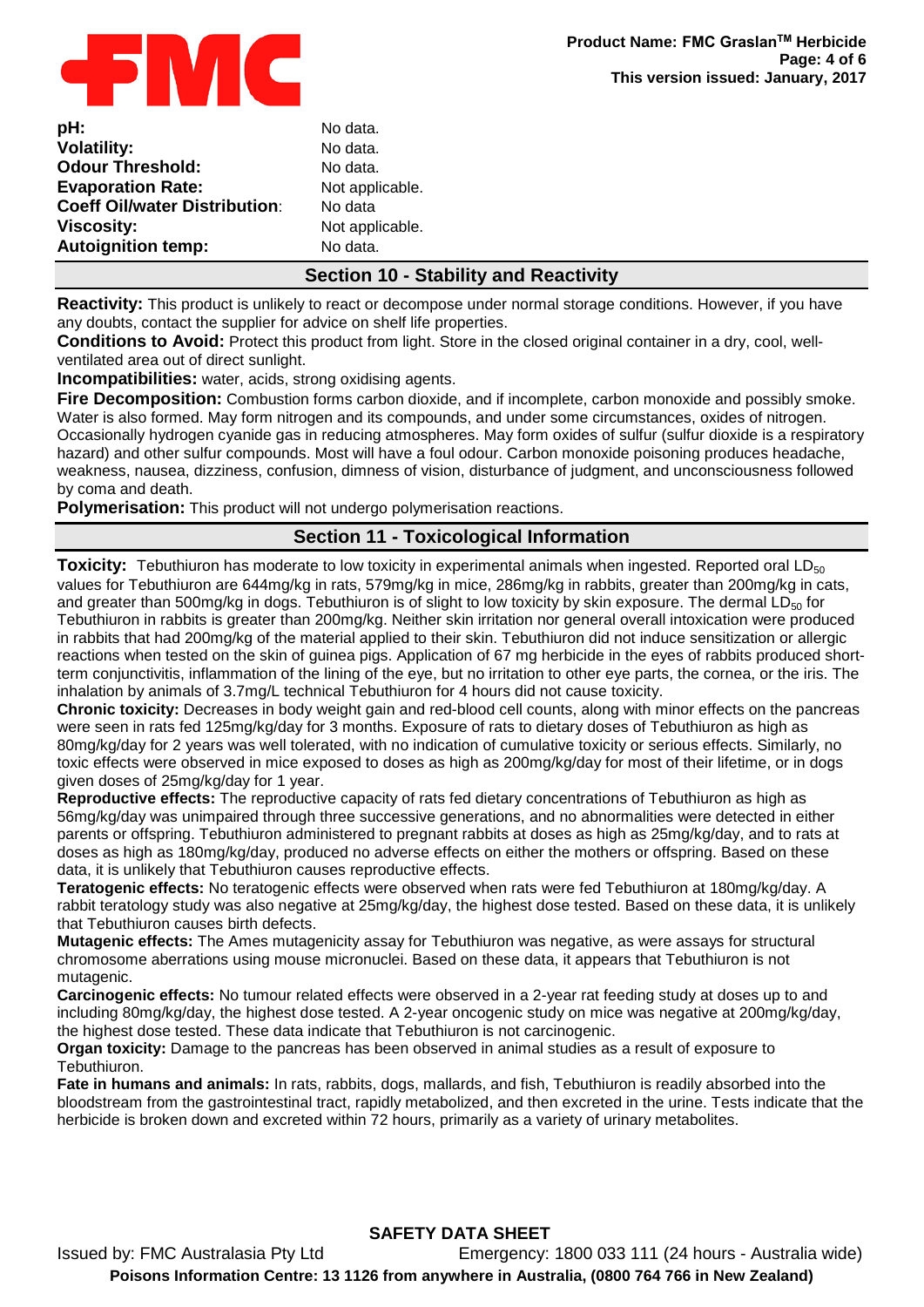

## **Classification of Hazardous Ingredients**

#### Ingredient **Risk Phrases**

Tebuthiuron Tebuthiuron No risk phrases at concentrations found in this product

- Acute toxicity category 4
- Hazardous to the aquatic environment (acute) category 1
- Hazardous to the aquatic environment (chronic) category 1

### **Potential Health Effects**

### **Inhalation:**

**Short Term Exposure:** Available data shows that this product is harmful, but symptoms are not available. In addition product may be mildly irritating, although unlikely to cause anything more than mild transient discomfort. **Long Term Exposure:** Long term inhalation of high amounts of any nuisance dust may overload lung clearance mechanism. No data for health effects associated with long term inhalation.

## **Skin Contact:**

**Short Term Exposure:** Available data indicates that this product is not harmful. It should present no hazards in normal use. However product may be irritating, but is unlikely to cause anything more than mild transient discomfort. **Long Term Exposure:** No data for health effects associated with long term skin exposure.

## **Eye Contact:**

**Short Term Exposure:** This product is an eye irritant. Symptoms may include stinging and reddening of eyes and watering which may become copious. Other symptoms may also become evident. If exposure is brief, symptoms should disappear once exposure has ceased. However, lengthy exposure or delayed treatment may cause permanent damage.

**Long Term Exposure:** No data for health effects associated with long term eye exposure.

## **Ingestion:**

**Short Term Exposure:** Significant oral exposure is considered to be unlikely. Available data shows that this product is harmful, but symptoms are not available. However, this product may be irritating to mucous membranes but is unlikely to cause anything more than transient discomfort.

**Long Term Exposure:** No data for health effects associated with long term ingestion.

## **Carcinogen Status:**

**SWA:** No significant ingredient is classified as carcinogenic by SWA.

**NTP:** No significant ingredient is classified as carcinogenic by NTP.

**IARC:** No significant ingredient is classified as carcinogenic by IARC.

## **Section 12 - Ecological Information**

This product is not readily biodegradable. However, likely to degrade slowly in the soil or water and not cause long term problems.

**Effects on birds:** Tebuthiuron is practically nontoxic to birds. The reported oral LD<sub>50</sub> values are greater than 2500mg/kg in both mallard ducks and bobwhite quail. A 30-day feeding of 1000 ppm Tebuthiuron to hens had no effect.

**Effects on aquatic organisms:** Tebuthiuron is slightly to practically non-toxic to fish and other aquatic species. The reported 96-hour LC<sub>50</sub> values are 87-144mg/L in rainbow trout, and 87 to 112mg/L in bluegill sunfish. The reported 96hour LC<sub>50</sub> values are greater than 160mg/L in goldfish and fathead minnow. The 48-hour LC<sub>50</sub> in Daphnia, an aquatic invertebrate, is 225mg/L. The LC<sub>50</sub> in fiddler crab is greater than 320mg/L; the LD<sub>50</sub> in pink shrimp is more than 48mg/L.

**Effects on other organisms:** Tebuthiuron is slightly toxic to bees with a reported contact  $LD_{50}$  of 30mg/bee. Tebuthiuron may be harmful to non-target plants.

#### **Environmental Fate:**

**Breakdown in soil and groundwater:** Tebuthiuron is highly persistent in soil. Reported field half-lives are from 12 to 15 months in areas with over 100 cm annual rainfall, with longer half-lives expected in drier areas or in soils with high organic matter content. Tebuthiuron is broken down slowly in the soil through microbial degradation.

Photodecomposition, or breakdown by sunlight, is negligible, as is volatilization (or evaporation from the soil surface). It is poorly bound to soil, suggesting high mobility. In field studies, however, little or no lateral movement has been seen in soils with appreciable clay or organic matter content. Neither Tebuthiuron nor its degradation products have been detected below the top 60cm of soil in field studies. It was found in some groundwater samples in Western USA at levels up to 3.8 µg/L.

**Breakdown in water:** No degradation was observed in a 33-day study of photolysis of Tebuthiuron in water.

## **SAFETY DATA SHEET**

Issued by: FMC Australasia Pty Ltd Emergency: 1800 033 111 (24 hours - Australia wide) **Poisons Information Centre: 13 1126 from anywhere in Australia, (0800 764 766 in New Zealand)**